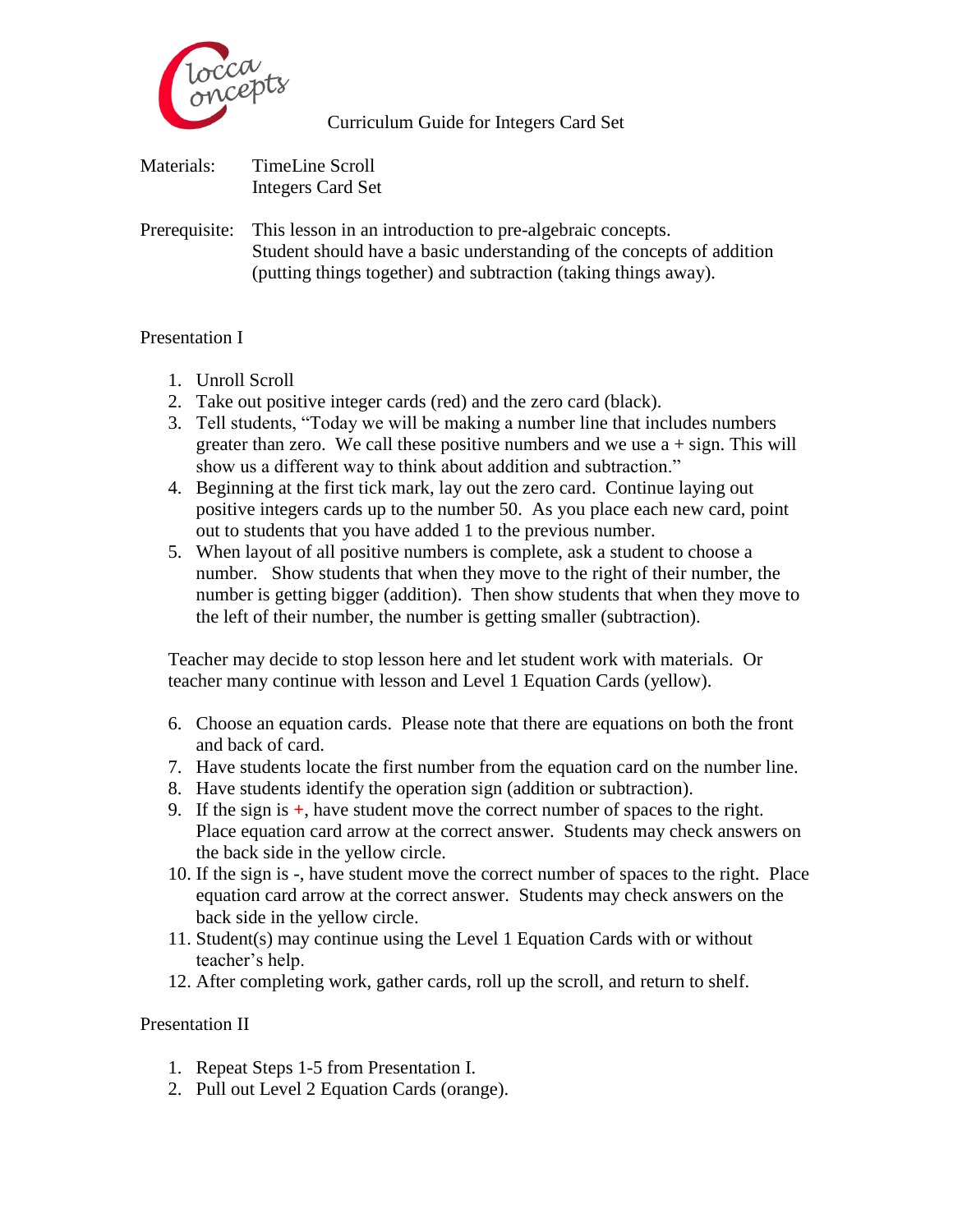

- 3. Point out to students that they will be working with equations that have more than two numbers and combine the two operations (addition and subtraction).
- 4. Have a student choose an equation card from Level 2 and locate the first number on the number line.
- 5. Identify the first operation and move in the appropriate direction on the number line.
- 6. Identify subsequent operations and move in the appropriate direction on the number line until equation is complete.
- 7. Have students check the answer on the back of the card.
- 8. Student(s) may continue using the Level 2 Equation Cards with or without teacher's help.
- 9. After completing work, gather cards, roll up the scroll, and return to shelf.

## Presentation III

- 1. Unroll the scroll and locate the center tick mark  $(13<sup>th</sup>$  small tick mark). Place the zero card (black) here.
- 2. Tell the students, "Today we are making a number line that includes numbers less than zero. We call these negative numbers and we use a - sign."
- 3. Take out the positive integer cards (red) up to  $+25$  and the negative integer cards (green) up to  $-25$ . Have students layout  $+1$  to the right of zero and  $-1$  to the left of zero. Continue in this manner for each set of opposite numbers. (This would be a good time to discuss opposites).

Teacher may decide to stop lesson here and let student work with materials. Or teacher many continue with lesson and Level 3 Equation Cards (red).

- 4. Have student choose an equation card from Level 3 (red).
- 5. Have student locate the first number in the equation card, paying close attention to the sign in front  $(+/-)$ .
- 6. Identify the operation and move in the appropriate direction on the number line to find the answer.
- 7. Have students check the answer on the back of the card.
- 8. Student(s) may continue using the Level 3 Equation Cards with or without teacher's help.
- 9. After completing work, gather cards, roll up the scroll, and return to shelf.

## Teacher Information:

Positive integers are all the whole numbers greater than zero: 1, 2, 3, 4, 5, ... . Negative integers are all the opposites of these whole numbers: -1, -2, -3, -4, -5, … . We do not consider zero to be a positive or negative number. For each positive integer, there is a negative integer, and these integers are called opposites. For example, -3 is the opposite of 3, -21 is the opposite of 21, and 8 is the opposite of -8. If an integer is greater than